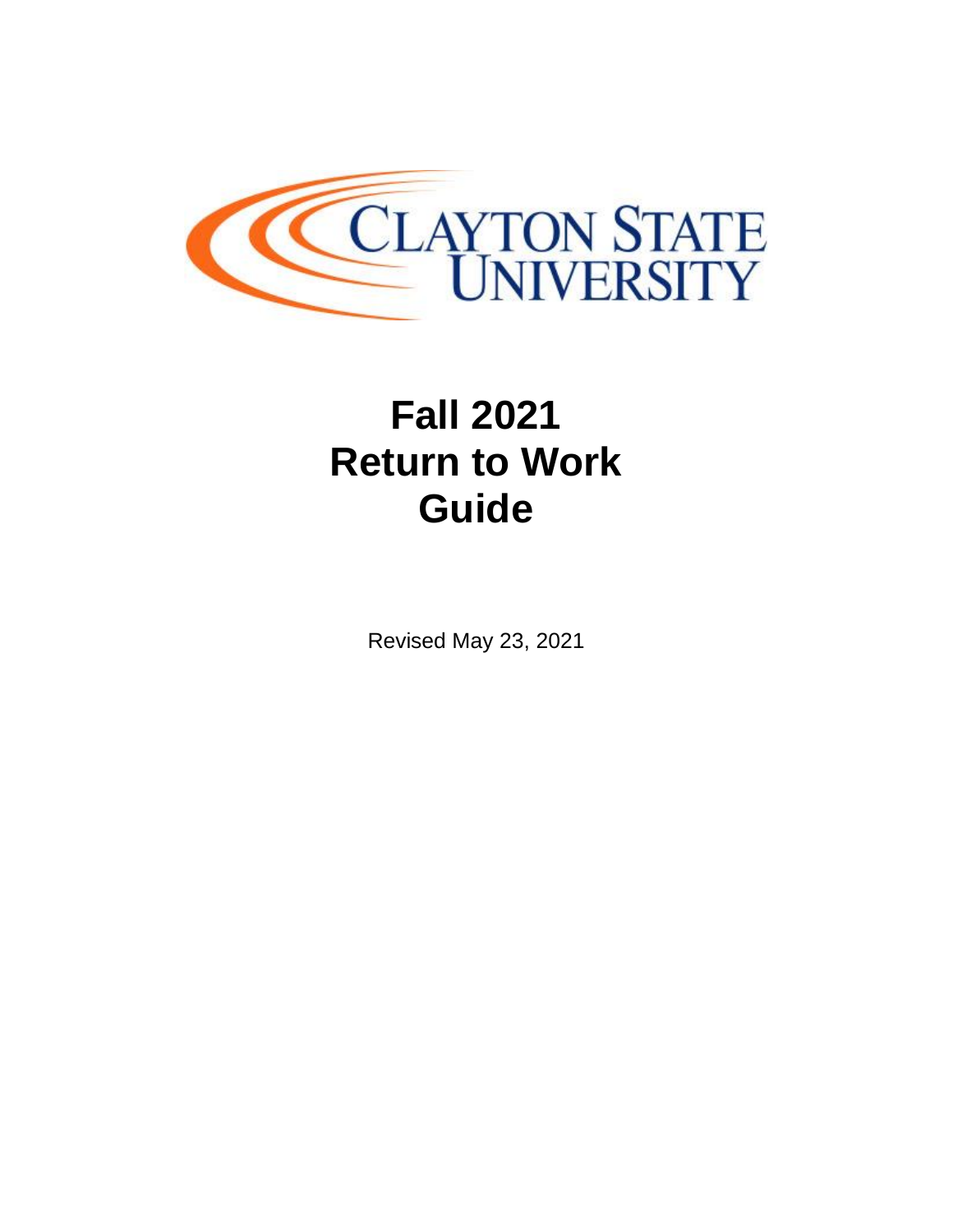<span id="page-1-0"></span>

| SECTION I: GUIDING PRINCIPLES FOR EMPLOYEE RETURN TO CAMPUS IN FALL |  |  |  |
|---------------------------------------------------------------------|--|--|--|
| SECTION I: WORKPLACE AND HEALTH SAFETY GUIDANCE 5                   |  |  |  |
|                                                                     |  |  |  |
|                                                                     |  |  |  |
|                                                                     |  |  |  |
| D. CDC Guidance - Reducing the Spread of Covid-19 In the Workplace6 |  |  |  |
|                                                                     |  |  |  |
|                                                                     |  |  |  |
|                                                                     |  |  |  |
|                                                                     |  |  |  |
| SECTION IV: SICK AND HIGHER RISK EMPLOYEE GUIDANCE  10              |  |  |  |
| 10 <sup>°</sup>                                                     |  |  |  |
|                                                                     |  |  |  |
|                                                                     |  |  |  |
|                                                                     |  |  |  |
|                                                                     |  |  |  |
| SECTION VI: COMMUNICATION & PERFORMANCE MANAGEMENT 12               |  |  |  |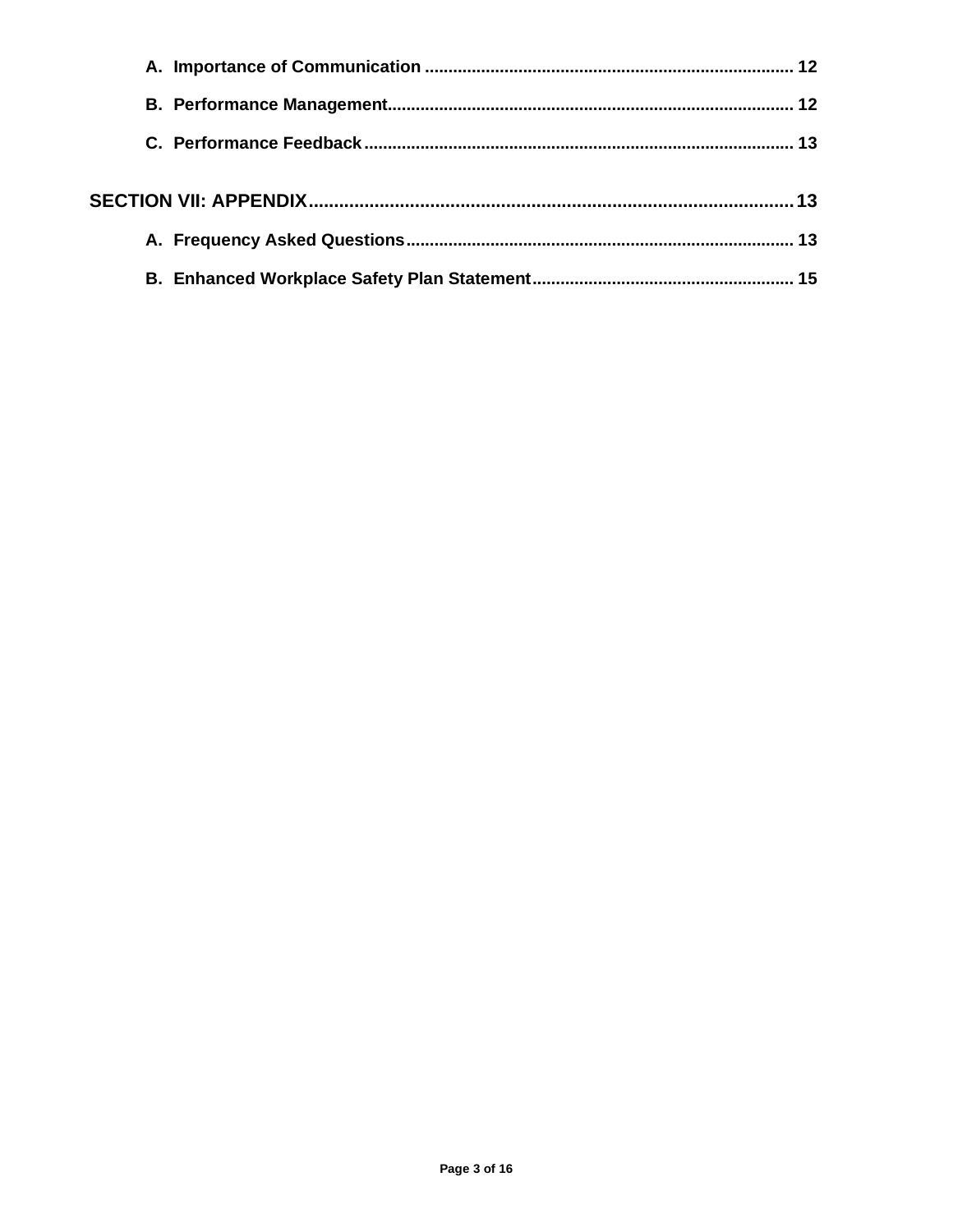### <span id="page-3-0"></span>**Introduction**

### <span id="page-3-1"></span>**A. Introduction**

During Clayton State University's response to the coronavirus pandemic, we have worked hard to focus on the health and safety of our students, faculty and staff. As we prepare for a full reopening and the implementation of our Fall 2021 Return-To-Work plan we thought it important to share the attached guidance so that each of you understand your responsibilities. Several committees at the University worked to develop this plan which is based upon guidance from the Centers for Disease Control and Prevention, the Georgia Department of Public Health, the University System of Georgia and directives from the Governor's Office.

Supervisors should assess their operations and create work schedules that will allow for a safe return to work and create an appropriate on-site presence for the fall. This includes ensuring that staffing meets each office's needs with regard to in-person interactions with students, visitors, and customers. Staff should begin preparations to return to work by July 1, 2021. All employees are expected to return to their previous work arrangement at that time.

At this time, employees should be communicating and working with their supervisors to discuss their transition into the office. This transition may be gradual leading up to a full transition to onsite work.

Please read this guidance prior to returning to campus.

### <span id="page-3-2"></span>**Section I: Guiding Principles for Employee Return to Campus in Fall 2021**

Per the American Rescue Plan Act of 2021 and HEERF III requirements, Clayton State University will: (a) implement evidence-based practices to monitor and suppress coronavirus in accordance with public health guidelines; and (b) conduct direct outreach to financial aid applicants about the opportunity to receive a financial aid adjustment due to the recent unemployment of a family member or independent student, or other circumstances, described in section 479A of the HEA.

Students are our top priority, and all students are expected to return to their traditional educational arrangement beginning fall 2021 semester. Accordingly, the vast majority of our faculty and staff should work from campus and work their normal work schedule. Please note the following USG and institutional guidance.

• **Alternate Work Arrangements (AWA) or accommodations granted to employees for fall 2020 or spring 2021 due to increased risk for severe illness with Covid-19 will end no later than June 30, 2021. All employees are expected to return to their previous work arrangement at that time. Current summer teaching assignments**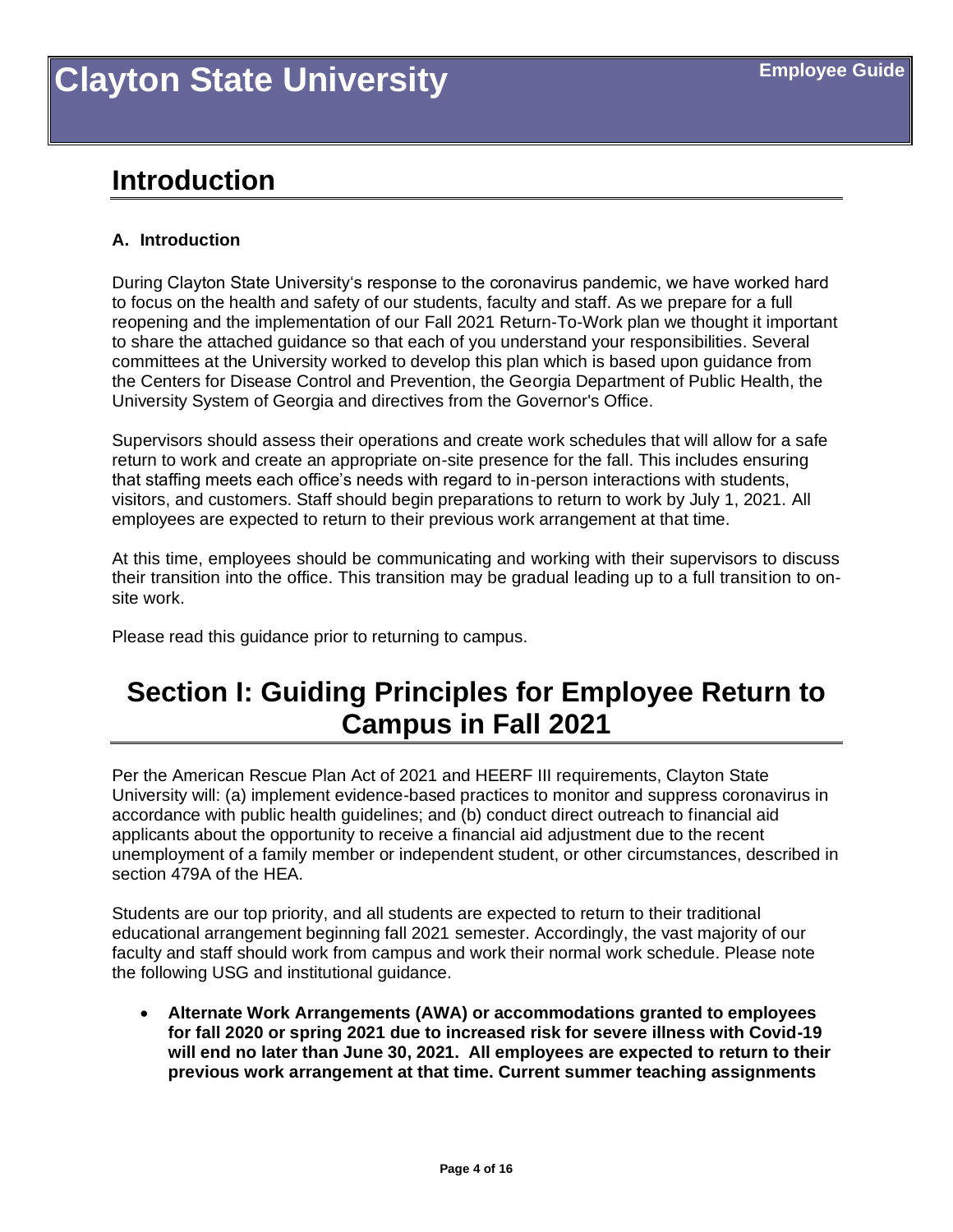**are excluded from this transition deadline. Lack of vaccination is not grounds for a request for an accommodation.**

- **With limited exceptions, employees with current Covid-19 related telework assignments should begin transitioning back to their pre-Covid-19 work arrangements. ALL current and covid-related teleworking arrangements will end no later than June 30, 2021. Return schedules will be determined by department managers.**
- Pursuant to USG policy, department heads or their designees have the authority to establish teleworking arrangements. In no circumstance should telework be considered an employee right or entitlement. All telework requests and designations are based upon management discretion and in accordance with determination of what best serves the institution and students.
- Offices should be open for standard hours (typically 8 a.m. to 5 p.m.) and staffed to serve our students and customers fully. Some offices may have alternative standard hours to assist students and customers. Staff of these offices should adhere to these communicated schedules/hours.
- Supervisors should plan to work from campus except in approved circumstances.
- It is recommended that non-exempt employees should work from campus with regular work hours to ensure compliance with applicable wage and hour laws.
- Staff whose job duties include face-to-face interaction with students, regular participation in in-person meetings or interactions on campus or in the community, or office reception should work from campus.
- As a general rule, few staff members should be permitted to work remotely on a full-time basis unless approved by Human Resources and campus leadership.
- USG will follow the state government position on travel. Effective July 1, 2021, the university will resume its normal travel processes.

### <span id="page-4-0"></span>**Section I: Workplace and Health Safety Guidance**

### <span id="page-4-1"></span>**A. Preventative Practices**

- Employees must wash their hands often with soap and water for at least 20 seconds especially after they have been in a public place, or after blowing their nose, coughing, or sneezing.
- If soap and water are not readily available, use of hand sanitizer which contains at least 60% alcohol should be encouraged. Employees should cover all surfaces of their hands and rub them together until they feel dry.
- Employees should avoid touching their eyes, nose, and mouth with unwashed hands.
- Employees should cover sneezes and coughs per CDC guidelines and throw used tissues in the trash.

### <span id="page-4-2"></span>**B. Wearing of Cloth Face Coverings/Masks**

Effective May 13, 2021, fully vaccinated individuals can resume campus classes, normal job duties on campus, and other activities on campus without wearing a face covering/mask.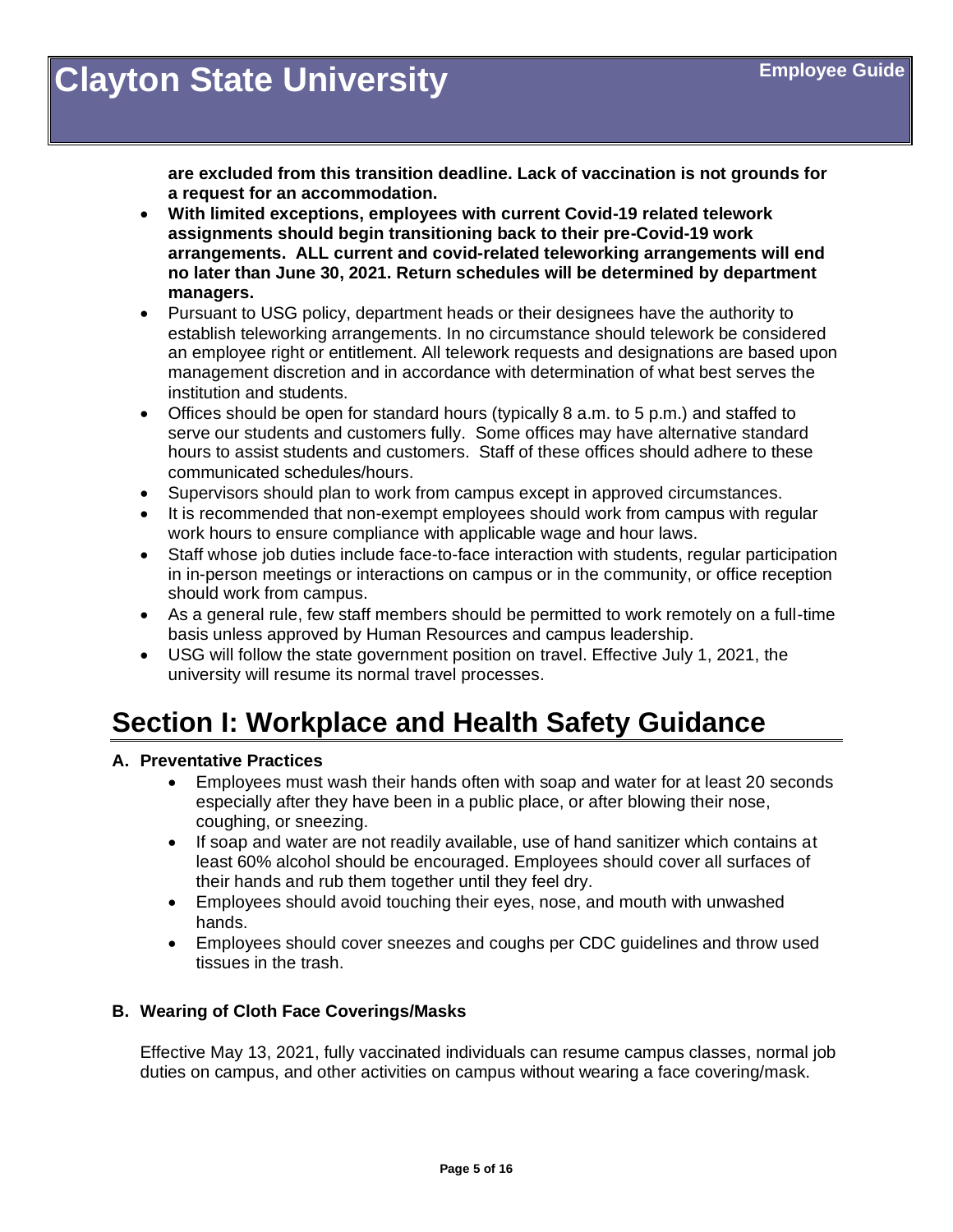Unvaccinated individuals are strongly encouraged to continue wearing a face covering/mask while inside campus facilities.

There may be offices and other areas on campus where masks may be required due to CDC guidance such as medical facilities.

Any individual regardless of vaccination status may wear a mask if they so choose. If an employee wishes to wear a face covering/mask and does not have one available, please contact Human Resources at 678-466-4230 and one will be provided.

### <span id="page-5-0"></span>**C. Preventative Practice – Meeting Guidance**

- Face to face meetings are allowed and employees should follow all current CDC, State of Georgia, and USG guidelines for small and large gatherings.
- Employees may continue to use the telephone, online conferencing such as Microsoft Teams, e-mail or instant messaging to conduct business as much as possible, even when participants are in the same building.
- When holding face to face meetings, below are a few CDC recommended best practices:
	- o Attendees who are sick should not attend.
	- $\circ$  Offer online attendance options in addition to in-person attendance to help reduce the number of in-person attendees.
	- o Change the seating layout or availability of seating so that people can maintain recommended social distance.
	- $\circ$  Install physical barriers, such as sneeze guards and partitions, in meeting areas where it is difficult for people to remain at least 6 feet apart.
	- $\circ$  If meeting indoors, meet in larger offices or conference rooms and increase ventilation by opening windows and doors or if permitted by placing central air and heating on continuous circulation.
	- o Outdoor meetings are an option as well.
	- o Additional information can be found at [https://www.cdc.gov/coronavirus/2019](https://www.cdc.gov/coronavirus/2019-ncov/community/large-events/considerations-for-events-gatherings.html) [ncov/community/large-events/considerations-for-events-gatherings.html](https://www.cdc.gov/coronavirus/2019-ncov/community/large-events/considerations-for-events-gatherings.html)

### <span id="page-5-1"></span>**D. CDC Guidance – Reducing the Spread of Covid-19 In the Workplace**

The following social distancing guidelines should be followed:

- Unvaccinated employees are strongly encouraged to maintain a distance of at least 3 to 6 feet from all other persons in classrooms and offices per CDC guidelines to the greatest extent practicable and not congregate in groups except to the extent necessary to perform their job duties. Fully vaccinated employees can resume activities without wearing a mask or physically distancing, except where required by federal, state, local, tribal, or territorial laws, rules, and regulations, including local business and workplace guidance.
- Employees should stay home if they are sick.
- Employees should not use other employees' phones, desks, offices, or other work tools and equipment, when possible.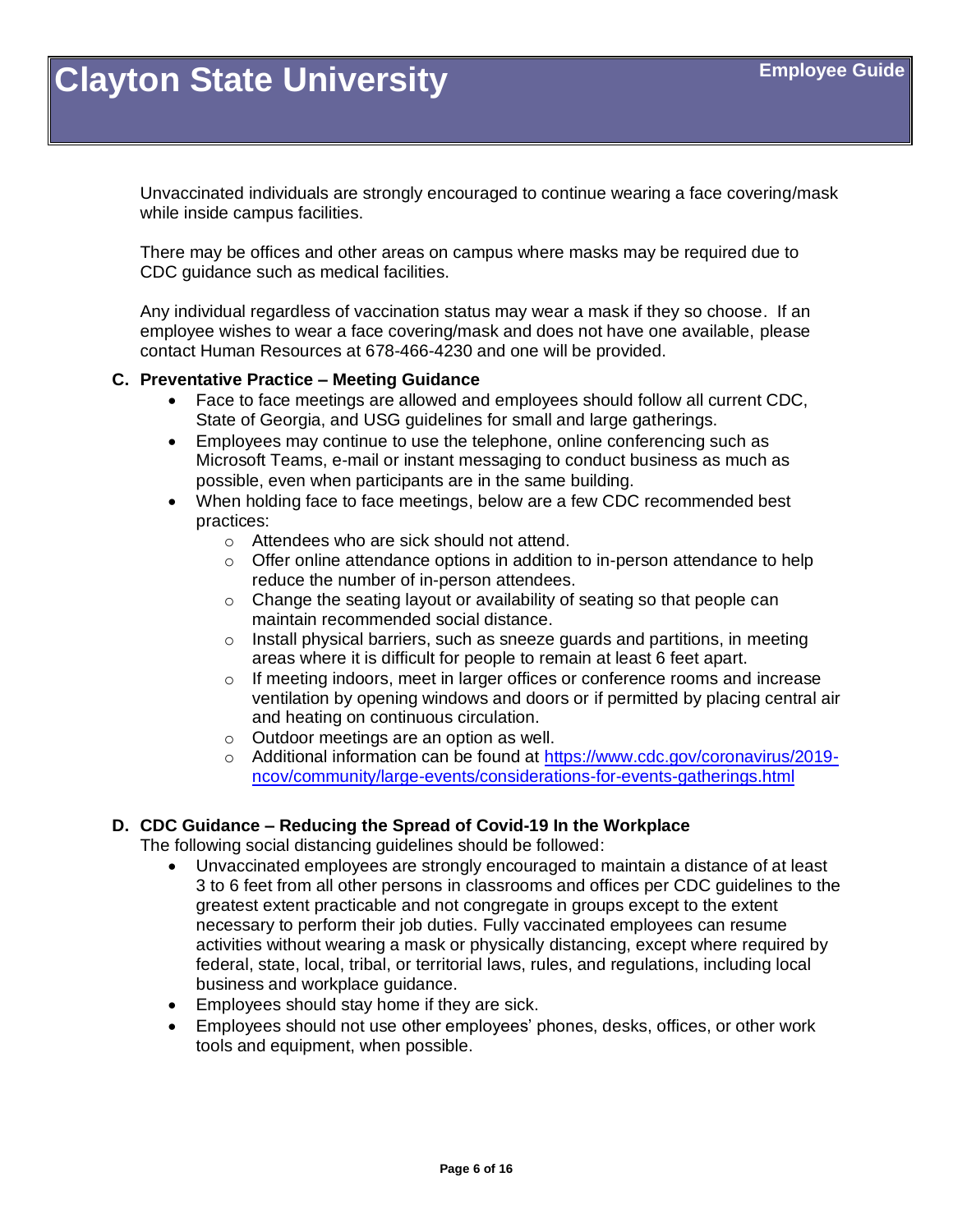- Employees should maintain regular housekeeping practices, including routine cleaning and disinfecting of surfaces, equipment, and other elements of the work environment.
- Outside visitors will be required to follow social distancing guidelines and should selfmonitor for Covid-19 symptoms prior to visiting campus offices, etc.
- Contractor and vendors are expected to follow these policies. Please share these with the contractor and vendors prior to their visit to campus.

### <span id="page-6-0"></span>**E. Preventative Practice – Cleaning and Disinfecting**

- Facilities has established a cleaning schedule for all departments on campus.
- High touch areas should be cleaned after each use. These include copiers, doorknobs, microwaves, refrigerators, etc. EPA registered disinfectants will be used.

### <span id="page-6-1"></span>**F. Preventative Practice – Campus Breakrooms**

- As of July 1, 2021, campus breakrooms will be open and available for use by faculty and staff. For departments and areas returning to campus prior to July 1, 2021, breakrooms in those departments will reopen the same day as the departmental return.
- Please follow all recommended quidelines for cleaning and disinfecting high touch areas in the breakrooms.
- Fully vaccinated employees can utilize breakrooms without wearing a mask or physically distancing, except where required by federal, state, local, tribal, or territorial laws, rules, and regulations, including local business and workplace guidance. Unvaccinated employees are strongly encouraged to wear a mask and maintain a distance of at least 3 to 6 feet from all other persons while in breakrooms per CDC guidelines to the greatest extent practicable.

### <span id="page-6-2"></span>**Section II: Supplies, Equipment, and Products**

Having an adequate supply of PPE for each department is essential for resuming normal work operations in July. Below is a recap of the current fall PPE requests submitted by each department by item. Current on hand quantities are also listed to get an estimate PPE inventory level for the institution. Please continue to make request for your department's PPE needs through the facilities request system. A link is below.

<https://login.myschoolbuilding.com/msb>

| Items                    | Quantity  | <b>Current On-Hand</b> | <b>Estimated Fall Total</b> |
|--------------------------|-----------|------------------------|-----------------------------|
|                          | Requested | Quantity               | (Based on 5/20/21           |
|                          |           |                        | count)                      |
| Gloves (S) (Box 0f 100)  | 322       | 350                    | 672                         |
| Gloves (M) (Box of 100)  | 367       | 620                    | 987                         |
| Gloves (L) (Box of 100)  | 207       | 610                    | 817                         |
| Gloves (XL) (Box of 100) | 66        | 480                    | 546                         |
| Paper Towels (Box of 12) | 138       | 60                     | 198                         |
| Cloth face coverings     |           | 4267                   | 4267                        |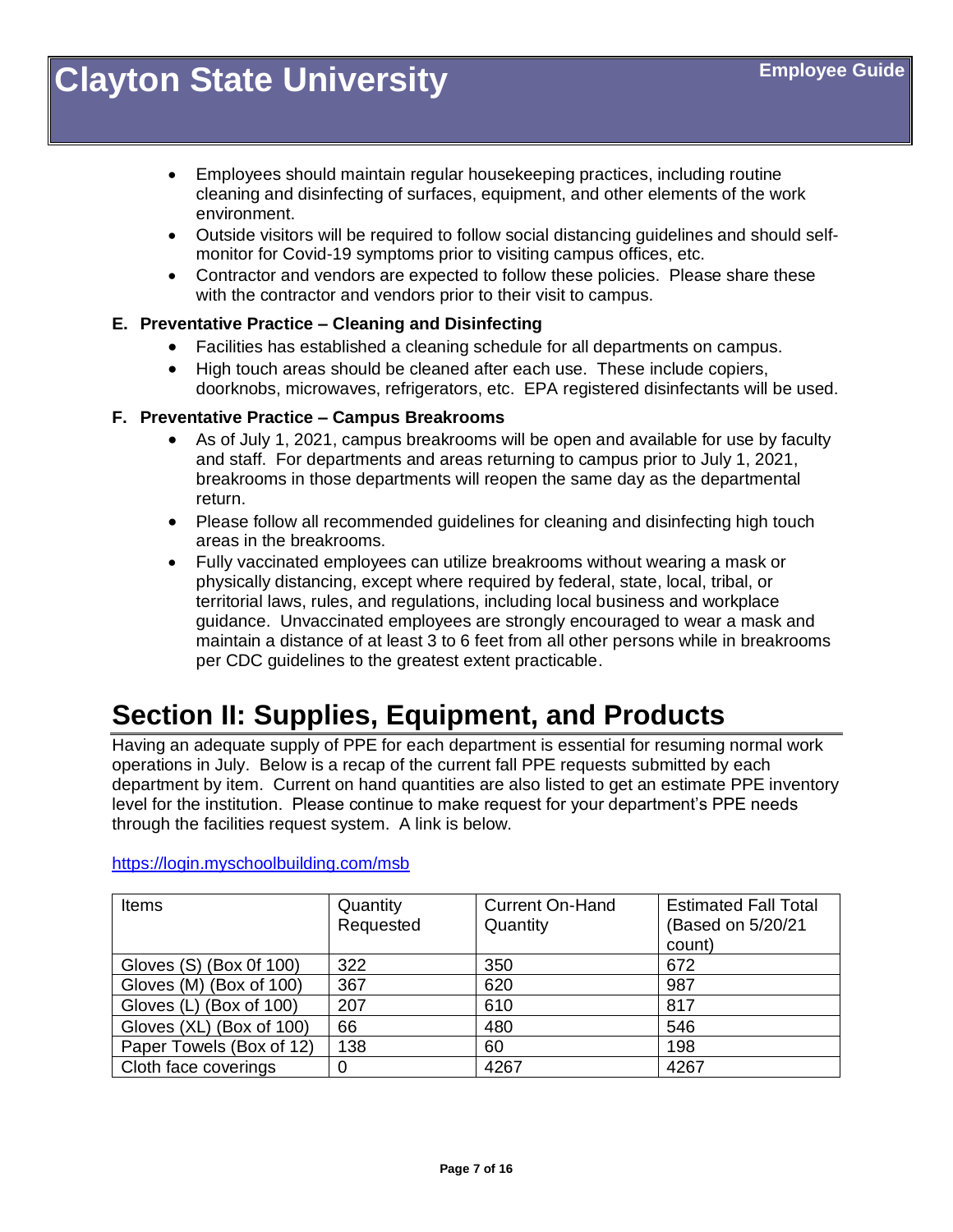| Disposable Masks (Box of<br>50) | 150 | 464            | 614  |
|---------------------------------|-----|----------------|------|
| Surgical Masks (KN95)           | 300 | 3350           | 3650 |
| <b>Clear Face Masks</b>         | 253 | $\Omega$       | 253  |
| <b>Face Shields</b>             | 800 | 838            | 1638 |
| N-95 Respirators (Case of       | 2   | 1              | 3    |
| 400)                            |     |                |      |
| Gowns (Case of 100)             | 10  | 5              | 15   |
| <b>Tyvek Suits</b>              | 44  | 0              | 44   |
| Hand Sanitizer 8 oz.            | 436 | 600            | 1036 |
| Hand Sanitizer - Gallon         | 65  | 420            | 485  |
| <b>Purell Touch Free Refill</b> | 43  | $\overline{0}$ | 43   |
| <b>Foam Hand Sanitizer</b>      | 14  | $\Omega$       | 14   |
| Nexa 1250 ml. refills           |     |                |      |
| <b>Disinfectant Wipes (Pack</b> | 150 | 2868           | 3018 |
| of 80)                          |     |                |      |
| Disinfectant Wipes 70%          | 320 | 2520           | 2840 |
| Alcohol                         |     |                |      |
| PDI Wipes                       | 169 | $\mathbf 0$    | 169  |
| <b>NCL Disinfectant Wipes</b>   | 118 | $\overline{0}$ | 118  |
| Disinfectant Solution -         | 35  | 336            | 371  |
| Gallon                          |     |                |      |
| <b>Disinfectant Spray Cans</b>  | 223 | $\overline{0}$ | 223  |
| Isopropyl Alcohol (Gallon)      | 42  | $\overline{0}$ | 42   |
| Disposable Strip                | 116 | $\overline{0}$ | 116  |
| <b>Thermometers</b>             |     |                |      |
| Thermometers                    | 39  | 0              | 39   |
| <b>Plexiglass Barriers</b>      | 17  | $\overline{0}$ | 17   |

### <span id="page-7-0"></span>**Section III: Return to Work Guidance – Fall 2021**

All employees are expected to return to their previous work arrangement no later than July 1, 2021. Lack of vaccination will not be grounds for an accommodation. Supervisors should reach out and notify their staff of these return to work dates by May 30, 2021. Please work with your staff to transition back to a normal schedule during the month of June  $(6/1/21 - 6/30/21)$ . Supervisors should communicate their return to work schedules and plans with their team and assist with transition questions and/or issues during the month of June 2021.

| <b>Department/Work Area</b>                |                     |                          |  |
|--------------------------------------------|---------------------|--------------------------|--|
| *department has approved telework position |                     |                          |  |
| <b>Department</b>                          | <b>Notify Staff</b> | <b>Transition Period</b> |  |
| <b>Public Safety (Remained On Campus)</b>  | $N/A^*$             | N/A                      |  |
| <b>Facilities (Remained On Campus)</b>     | N/A                 | N/A                      |  |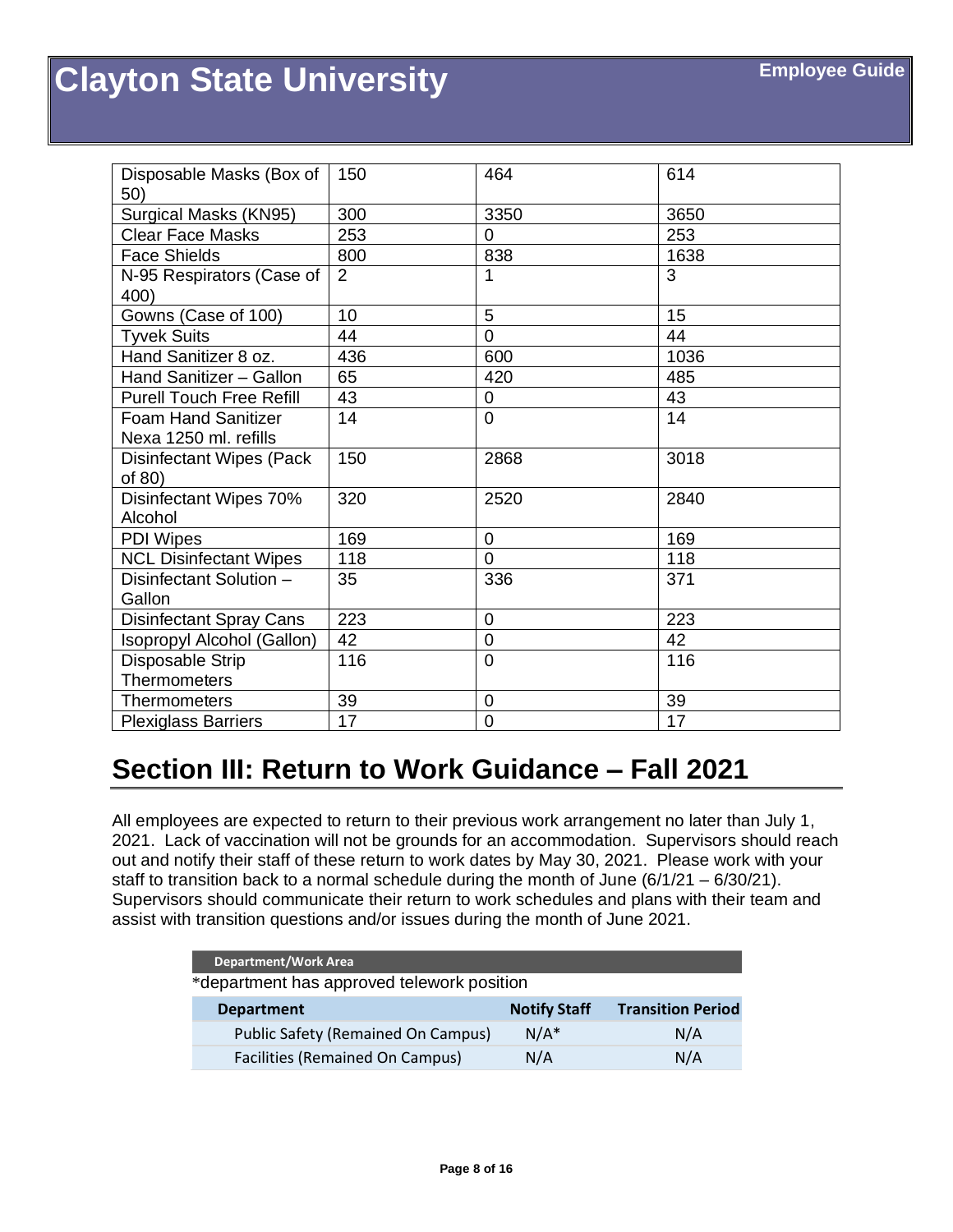| <b>President's Office</b>                               | $5/24 - 5/30$ | $6/1 - 6/30$ |
|---------------------------------------------------------|---------------|--------------|
| <b>International Programs</b>                           | $5/24 - 5/30$ | $6/1 - 6/30$ |
| Academic Affairs/Institutional<br>Planning              | $5/24 - 5/30$ | $6/1 - 6/30$ |
| <b>CELT</b>                                             | $5/24 - 5/30$ | $6/1 - 6/30$ |
| Library                                                 | $5/24 - 5/30$ | $6/1 - 6/30$ |
| <b>Continuing Education</b>                             | $5/24 - 5/30$ | $6/1 - 6/30$ |
| <b>Athletics</b>                                        | $5/24 - 5/30$ | $6/1 - 6/30$ |
| Advancement & VP - Advancement                          | $5/24 - 5/30$ | $6/1 - 6/30$ |
| <b>VP-Student Affairs</b>                               | $5/24 - 5/30$ | $6/1 - 6/30$ |
| <b>Student Affairs Suite</b>                            | $5/24 - 5/30$ | $6/1 - 6/30$ |
| Registrar                                               | $5/24 - 5/30$ | $6/1 - 6/30$ |
| <b>Center for Academic Success</b>                      | $5/24 - 5/30$ | $6/1 - 6/30$ |
| <b>Enrollment Management</b>                            | $5/24 - 5/30$ | $6/1 - 6/15$ |
| <b>Recruitment and Admissions</b>                       | $5/24 - 5/30$ | $6/1 - 6/15$ |
| Center for Advising and Retention                       | $5/24 - 5/30$ | $6/1 - 6/24$ |
| Academic Outreach                                       | $5/24 - 5/30$ | $6/1 - 6/24$ |
| <b>Financial Aid</b>                                    | $5/24 - 5/30$ | $6/1 - 6/15$ |
| <b>University Health Services (Already</b><br>Returned) | N/A           | N/A          |
| Housing/Residence Life                                  | $5/24 - 5/30$ | $6/1 - 6/30$ |
| <b>Human Resources</b>                                  | $5/24 - 5/30$ | $6/1 - 6/30$ |
| Accounting/Acct. Payable                                | $5/24 - 5/30$ | $6/1 - 6/30$ |
| <b>Procurement Office</b>                               | $5/24 - 5/30$ | $6/1 - 6/30$ |
| <b>Student Activities Center</b>                        | $5/24 - 5/30$ | $6/1 - 6/30$ |
| <b>Internal Audit</b>                                   | $5/24 - 5/30$ | $6/1 - 6/30$ |
| <b>Auxiliary Departments</b>                            | $5/24 - 5/30$ | $6/1 - 6/30$ |
| <b>VP - Business &amp; Operations</b>                   | $5/24 - 5/30$ | $6/1 - 6/30$ |
| <b>VP - Enrollment Management</b>                       | $5/24 - 5/30$ | $6/1 - 6/30$ |
| VP - ITS                                                | $5/24 - 5/30$ | $6/1 - 6/30$ |
| <b>Bursar's Office</b>                                  | $5/24 - 5/30$ | $6/1 - 6/30$ |
| <b>Budget Office</b>                                    | $5/24 - 5/30$ | $6/1 - 6/30$ |
| Auxiliaries - Barnes and Noble                          | $5/24 - 5/30$ | $6/1 - 6/30$ |
| Auxiliaries - Aladdin Foodservice                       | $5/24 - 5/30$ | $6/1 - 6/30$ |
| <b>Career Services</b>                                  | $5/24 - 5/30$ | $6/1 - 6/30$ |
| <b>Counseling Services</b>                              | $5/24 - 5/30$ | $6/1 - 6/30$ |
| <b>Instructional Sites</b>                              | $5/24 - 5/30$ | $6/1 - 6/30$ |
| <b>Campus Information/Visitor</b>                       | $5/24 - 5/30$ | $6/1 - 6/30$ |
|                                                         |               |              |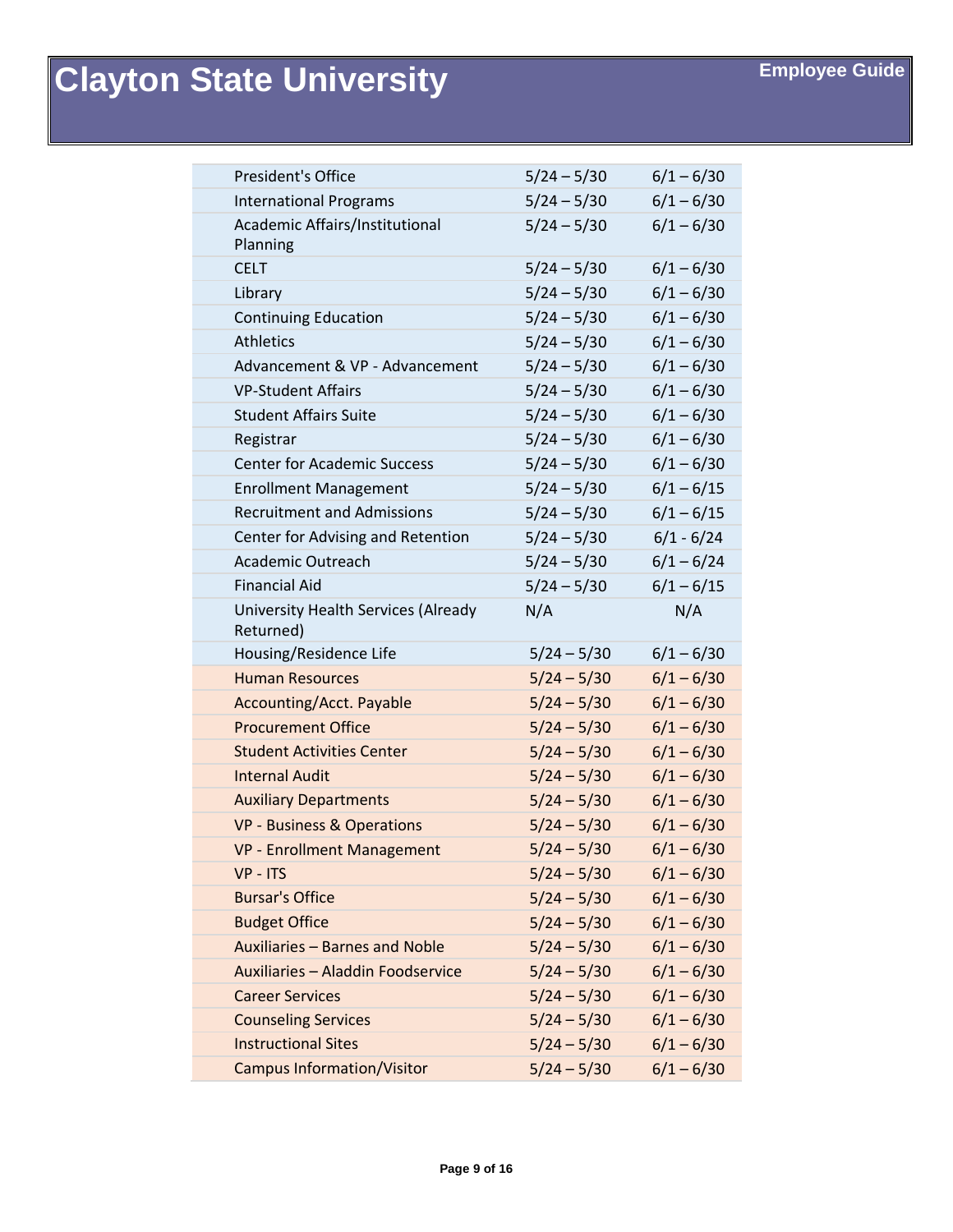| <b>Disability Resource Center</b>            | $5/24 - 5/30$ | $6/1 - 6/30$ |
|----------------------------------------------|---------------|--------------|
| <b>Testing Center</b>                        | $5/24 - 5/30$ | $6/1 - 6/30$ |
| Library                                      | $5/24 - 5/30$ | $6/1 - 6/30$ |
| <b>Information Technology Services (ITS)</b> | $5/24 - 5/30$ | $6/1 - 6/30$ |
| VP - Academic Affairs                        | $5/24 - 5/30$ | $6/1 - 6/30$ |
| <b>College of Business</b>                   | $5/24 - 5/30$ | $6/1 - 6/30$ |
| <b>School of Graduate Studies</b>            | $5/24 - 5/30$ | $6/1 - 6/30$ |
| Arts and Sciences Departments                | $5/24 - 5/30$ | $6/1 - 6/30$ |
| <b>CIMS Department</b>                       | $5/24 - 5/30$ | $6/1 - 6/30$ |
| College of Health                            | $5/24 - 5/30$ | $6/1 - 6/30$ |
| <b>Veterans Resource Center</b>              | $5/24 - 5/30$ | $6/1 - 6/30$ |
| Spivey Hall                                  | $5/24 - 5/30$ | $6/1 - 6/30$ |

### <span id="page-9-0"></span>**Section IV: Sick and Higher Risk Employee Guidance**

### <span id="page-9-1"></span>**A. CDC Quarantine Guidance**

Clayton State University and its contact tracing team will follow the CDC guidance as it relates to quarantines. The updated guidance can be found at:

<https://www.cdc.gov/coronavirus/2019-ncov/if-you-are-sick/quarantine.html>

### <span id="page-9-2"></span>**B. Sick Employee Guidance**

- Please do not report to work at that time if you are sick or have any of the illness symptoms noted in CDC guidance. Medical attention should be sought and the guidance of the medical professional should be followed.
- Please notify your supervisor immediately and seek medical attention if you are exhibiting any symptoms of Covid-19. In the event an employee is experiencing symptoms, Clayton State now has the capability to administer a Covid-19 test to the employee, and the CSU contact tracing team will notify the employee and the employee's supervisor when normal work can be resumed based on the test results.
- As noted in the CDC FAQs, Covid-19 shares many of the symptoms of seasonal allergies, common cold, and the flu. Because some of the symptoms of Covid-19 and seasonal allergies, cold, and flu are similar, it may be difficult to tell the difference between them, and the CDC recommends getting a test to confirm a diagnosis.
- Employees and supervisors should use the self-reporting form below to indicate a confirmed diagnosis or a known exposure to anyone with COVID-19. This information will allow the University to properly support you, notify anyone who has potentially been exposed to the virus while on campus, and monitor situations which may require additional attention.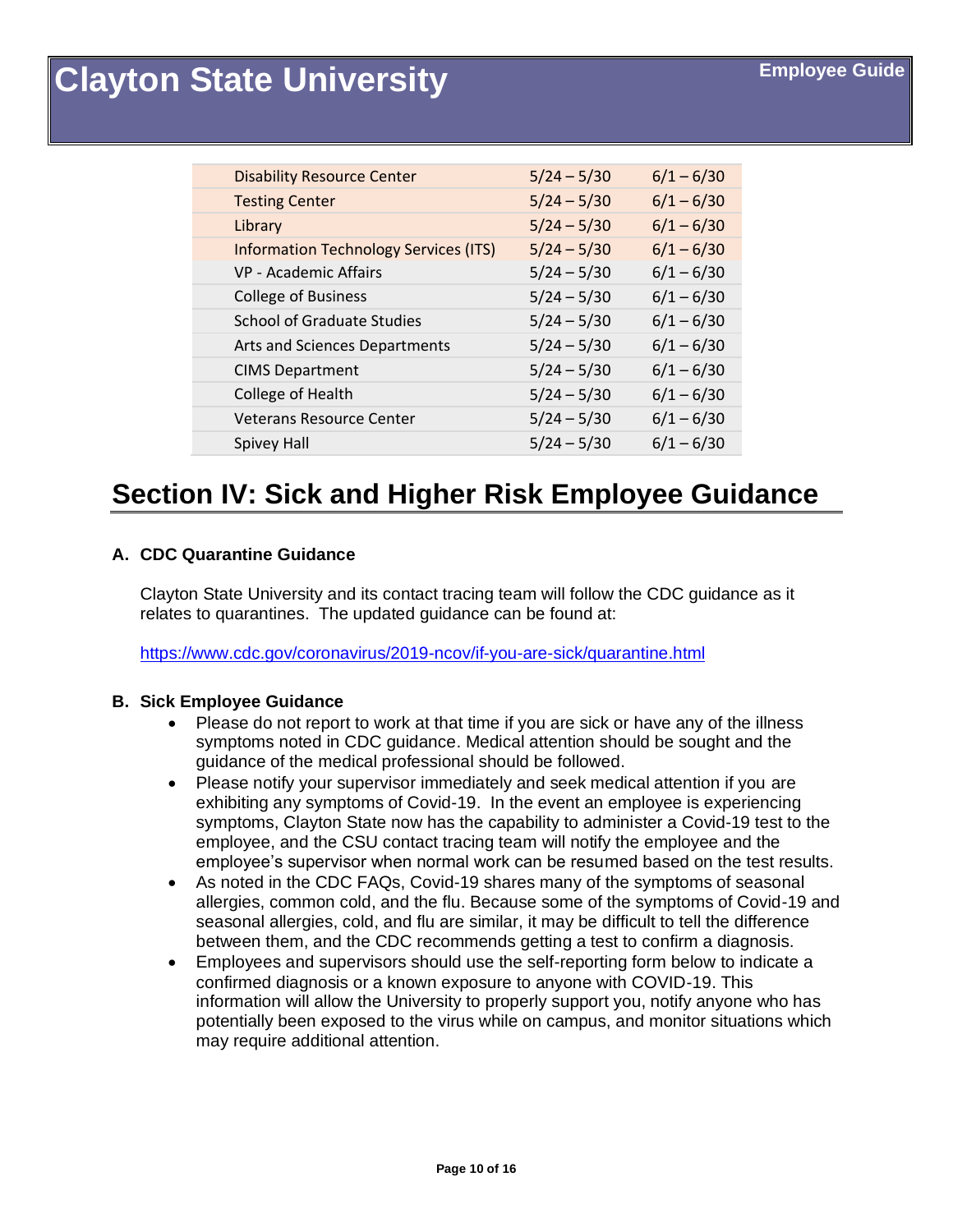### **Covid-19 Exposure, Diagnosis, or Illness Self-Report Form:**

[https://claytonstate.qualtrics.com/jfe/form/SV\\_0Ar5gAZ0qF72D6B](https://claytonstate.qualtrics.com/jfe/form/SV_0Ar5gAZ0qF72D6B)

### <span id="page-10-0"></span>**C. Leave Options**

Many Covid-19 related leave options expired with the FFCRA (Families First Coronvirus Response Act) on December 31, 2020.

All employees of the University System of Georgia, not including temporary employees, may use Non-Closure Emergency Leave for the purpose of COVID-19 vaccinations in the following manner:

- An employee may take up to eight (8) hours of Non-Closure Emergency Leave for the purpose of receiving a COVID-19 vaccine.
- An employee may also take up to sixteen (16) hours of Non-Closure Emergency Leave if he or she receives a COVID-19 vaccine and experiences severe negative side effects that prohibit him or her from performing their duties of employment.

An employee who uses such leave must provide proof of vaccination to the employee's supervisor. An employee who uses such leave for the purpose of recovering from negative side effects of a COVID-19 vaccine shall also provide documentation from a medical provider to his or her supervisor, if requested. An employee who uses such leave must request the leave through their supervisor in accordance with the institution's leave procedures.

Proof of vaccination can include a vaccination card provided by medical professional, a vaccination appointment confirmation, or a note from medical provider attesting to the vaccination. Supervisors should not make a copy of or keep this confidential medical information. It can be shared with the Human Resources leave administrator via encrypted email if required. All documentation should be destroyed upon confirmation by supervisor.

Leave must be entered and documented in the system by the supervisor as Non-Closure Emergency Leave to ensure proper tracking and reporting. The respective leave codes are as follows and should be entered in the employee's timesheet:

- 00NHP Non-Closure Emergency Hourly Paid (For Hourly/Non-exempt) Employees)
- 00NSP Non-Closure Emergency Salary Paid (For Monthly/Exempt Employees)

This temporary Non-Closure Emergency Leave policy for COVID-19 vaccination is effective as of March 31, 2021 and will expire at the conclusion of the Public Health State of Emergency declared in the Governor's Executive Order No. 03.14.20.01and last renewed by Executive Order No. 03.31.21.01.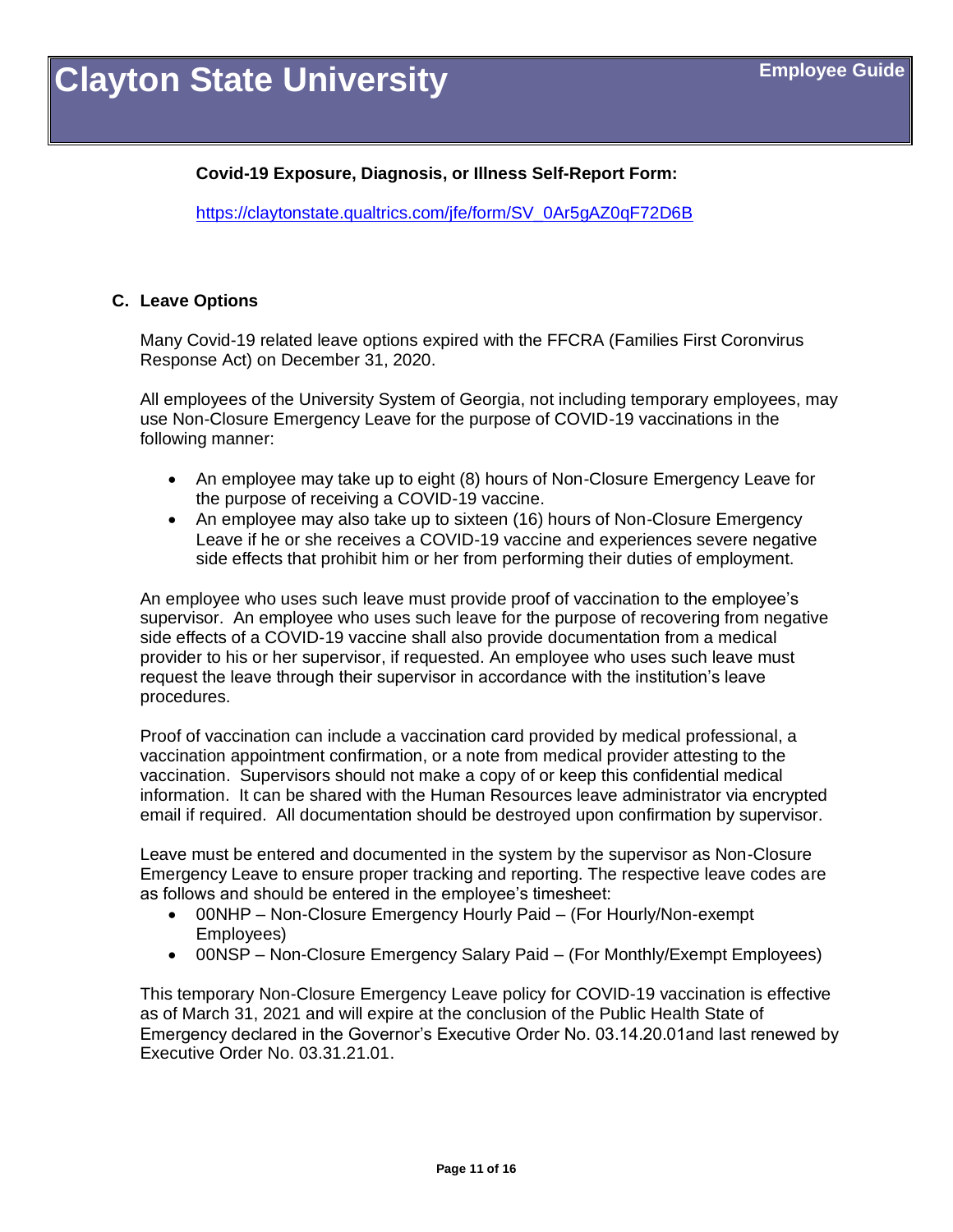After an employee has exhausted Non-Closure Emergency Leave balances, an employee may utilize other available leave as appropriate. Supervisors are encouraged to consult with HR if there are any questions regarding leave options.

### <span id="page-11-0"></span>**D. At Risk Accommodations Update**

**Alternate Work Arrangements (AWA) or accommodations granted to employees for fall 2020 or spring 2021 due to increased risk for severe illness with Covid-19 will end no later than June 30, 2021. All employees are expected to return to their previous work arrangement at that time. Current summer teaching assignments are excluded from this transition deadline. Lack of vaccination is not grounds for a request for an accommodation.**

### <span id="page-11-1"></span>**Section V: Telecommuting Policy & Agreement**

With limited exceptions, employees with current Covid-19 related telework assignments should begin transitioning back to their pre-Covid-19 work arrangements and all such arrangements will end no later than June 30, 2021. **ALL** current and covid-related telework arrangements will become void on June 30, 2021 and no longer be in effect.

Pursuant to USG policy, department heads or their designees have the authority to establish teleworking arrangements. In no circumstance should telework be considered an employee right or entitlement. All telework requests and designations are based upon management discretion and in accordance with determination of what best serves the institution, department, and students. The university telecommuting policy can be found at:

[https://www.clayton.edu/human-resources/docs/telecommunity-policy.pdf.](https://www.clayton.edu/human-resources/docs/telecommunity-policy.pdf) This policy will be revised and become effective July1, 2021.

### <span id="page-11-2"></span>**Section VI: Communication & Performance Management**

### <span id="page-11-3"></span>**A. Importance of Communication**

It is imperative that managers and employees maintain open, transparent, and honest communication during this transition period.

During the transition period, please communicate the following information and maintain open dialogues:

- Departmental return to work plans and schedules.
- Job expectations and any changes that may have occurred during the pandemic.
- Preferred methods of communication in case of emergencies

### <span id="page-11-4"></span>**B. Performance Management**

The COVID-19 pandemic is requiring flexibility and rapid response to change. The importance of frequent communication between supervisors and employees is at an unprecedented level.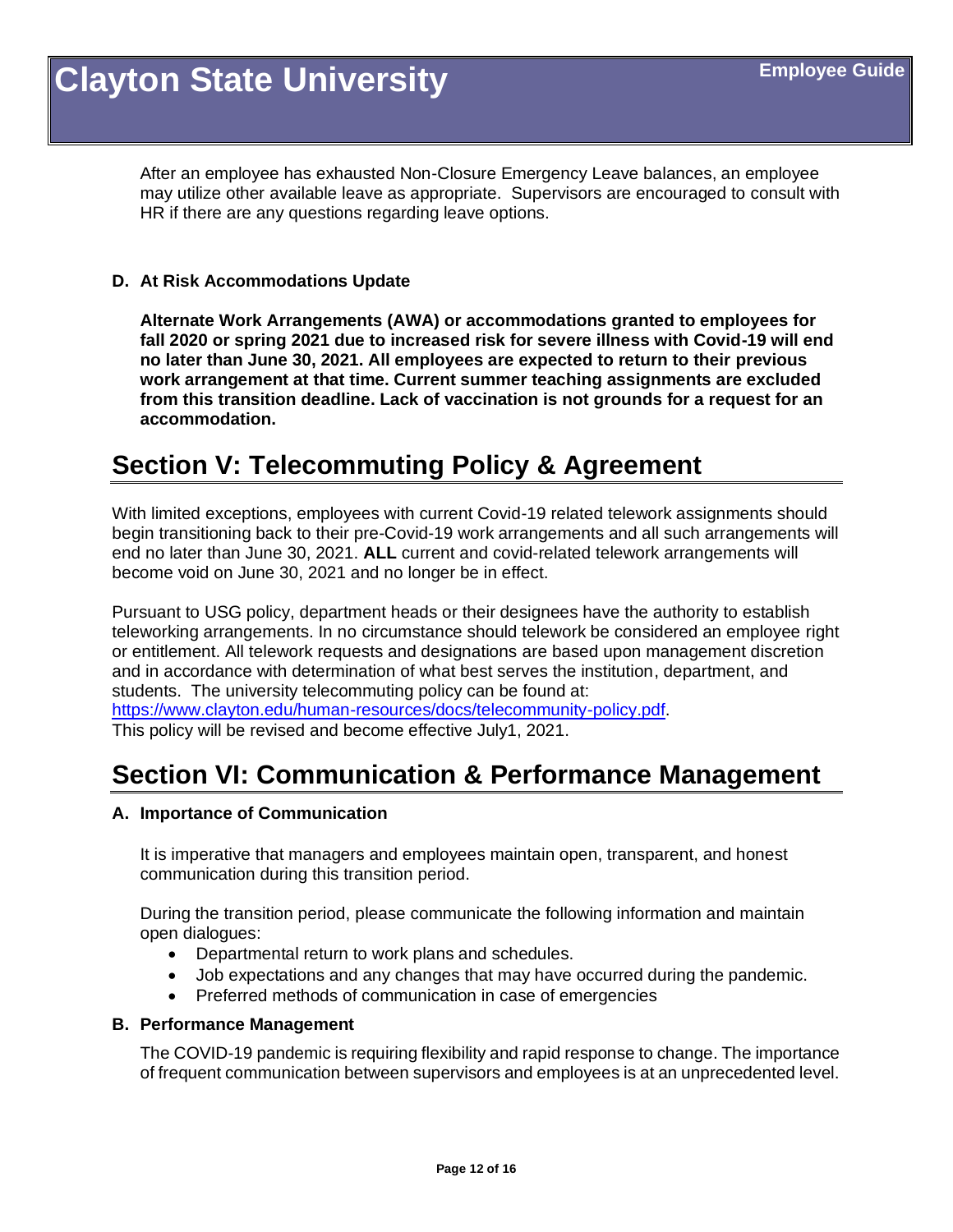Consistency in processes like performance management are crucial to maintaining engagement and normalcy to this otherwise unsettling time.

Employees are expected to adhere to all USG and institutional policies and guidelines at all times. Failure to adhere to policies and guidelines may result in progressive discipline up to and including termination.

### <span id="page-12-0"></span>**C. Performance Feedback**

- Employees are still expected to meet the performance goals established by the department. Please work with your supervisor to determine if adjustments need to be made based on your return to work plan, work conditions, or new tasks.
- Ask for consistent and regular feedback from supervisors during this time.
- Document achievements and goals. This will be helpful to you and your supervisor during evaluation periods.

### <span id="page-12-1"></span>**Section VII: Appendix**

### <span id="page-12-2"></span>**A. Frequency Asked Questions**

### **Q**: **How will the university keep me safe as we return to campus?**

A: The University will continue to follow guidance provided by the CDC and DPH related to mandatory safety standards and will maintain all health and safety protocols as required. The enhanced cleaning protocols will continue and employees will continue to have access to PPE. Any changes to current campus guidance will posted to the university's website

### **Q: Will masks be required when we return to campus?**

A. Effective May 13, 2021, fully vaccinated individuals can resume campus classes, normal work activities on campus, and other activities on campus without wearing a face covering/mask.

Unvaccinated individuals are strongly encouraged to continue wearing a face covering/mask while inside campus facilities.

There may be offices and other areas on campus where masks may be required due to CDC guidance such as medical facilities.

Any individual regardless of vaccination status may wear a mask if they so choose. If an employee wishes to wear a face covering/mask and does not have one available, please contact Human Resources at 678-466-4230 and one will be provided.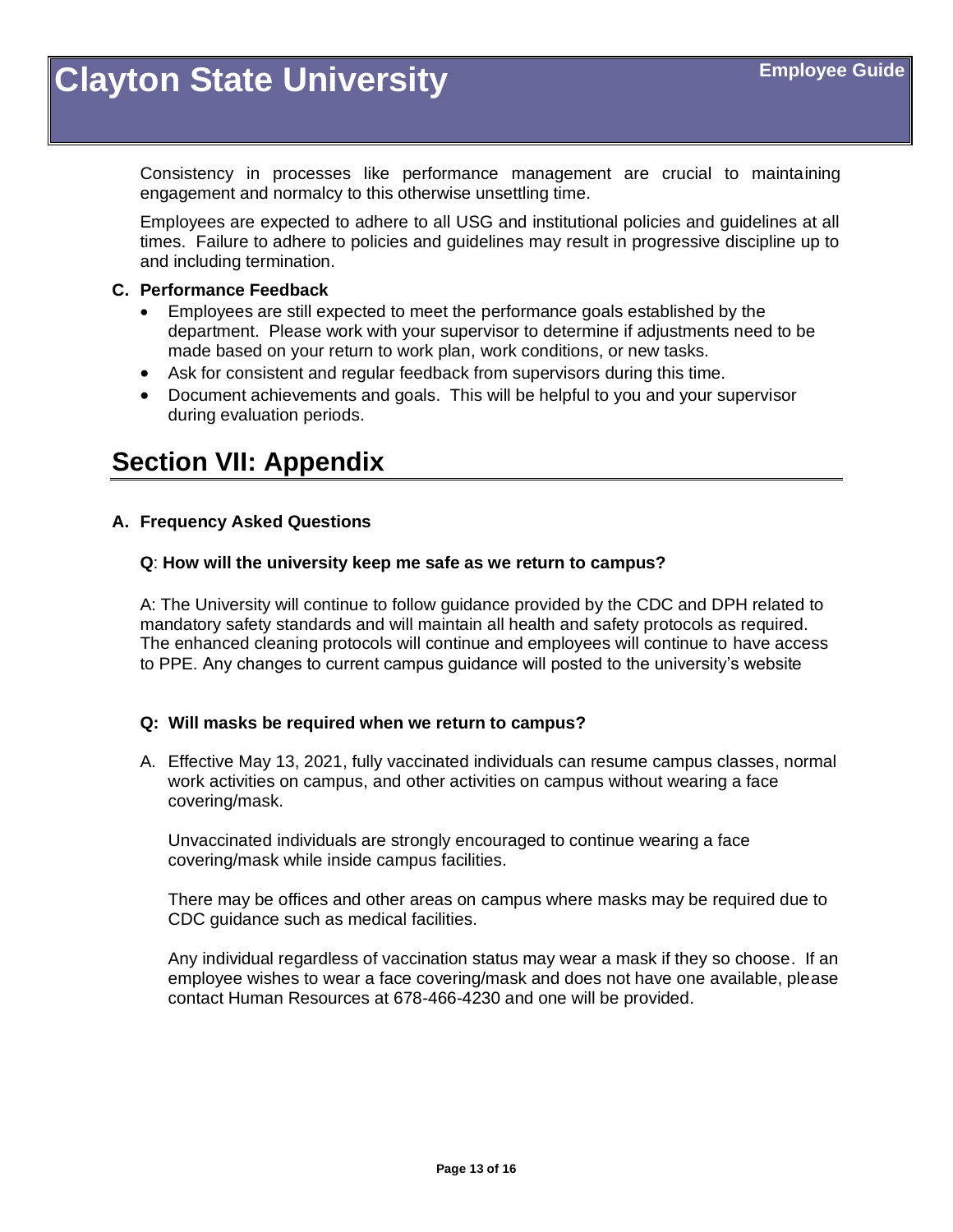### **Q: Is it a requirement to be vaccinated to return to work?**

**A:** While vaccines will not be mandated, all faculty and staff are strongly encouraged and recommended to get vaccinated prior to returning to work per their departmental schedule. Employees may be vaccinated at a variety of locations across the state including on campus at University Health Services which operates the university's public COVID-19 vaccination clinic.

#### **Q: Will telecommuting be available for fall 2021?**

A. All current Covid-19 related telework assignments and arrangements will end no later than June 30, 2021. Pursuant to USG policy, department heads or their designees have the authority to establish teleworking arrangements going forward. In no circumstance should telework be considered an employee right or entitlement. All telework requests and designations are based upon management discretion and in accordance with determination of what best serves the institution, department, and students.

#### **Q. Will "at-risk" accommodations be available for employees in the fall?**

A. Alternate Work Arrangements (AWA) or accommodations granted to employees for fall 2020 or spring 2021 due to increased risk for severe illness with Covid-19 will end no later than June 30, 2021. All employees are expected to return to their previous work arrangement at that time. Current summer teaching assignments are excluded from this transition deadline. Lack of vaccination is not grounds for a request for an accommodation. Please contact Human Resources if you have any questions regarding other leaves or accommodations such as FMLA or ADA.

### **Q. What if the number of COVID-19 cases increases in faculty and staff after the return to campus?**

A. The health and wellness of our faculty, staff and students remain our highest priority. The Clayton State Covid Response Team continues to monitor the conditions on campus and in the surrounding community closely in coordination with the USG Task Force.

### **Q. Do I have to tell my manager that I am vaccinated? Or that I am not vaccinated?**

A. You are not required to tell your manager your vaccination status.

### **Q. Should I ask the vaccination status of my coworkers?**

A. Vaccination status is confidential medical information.

### **Q. If I want to get vaccinated, where can I go?**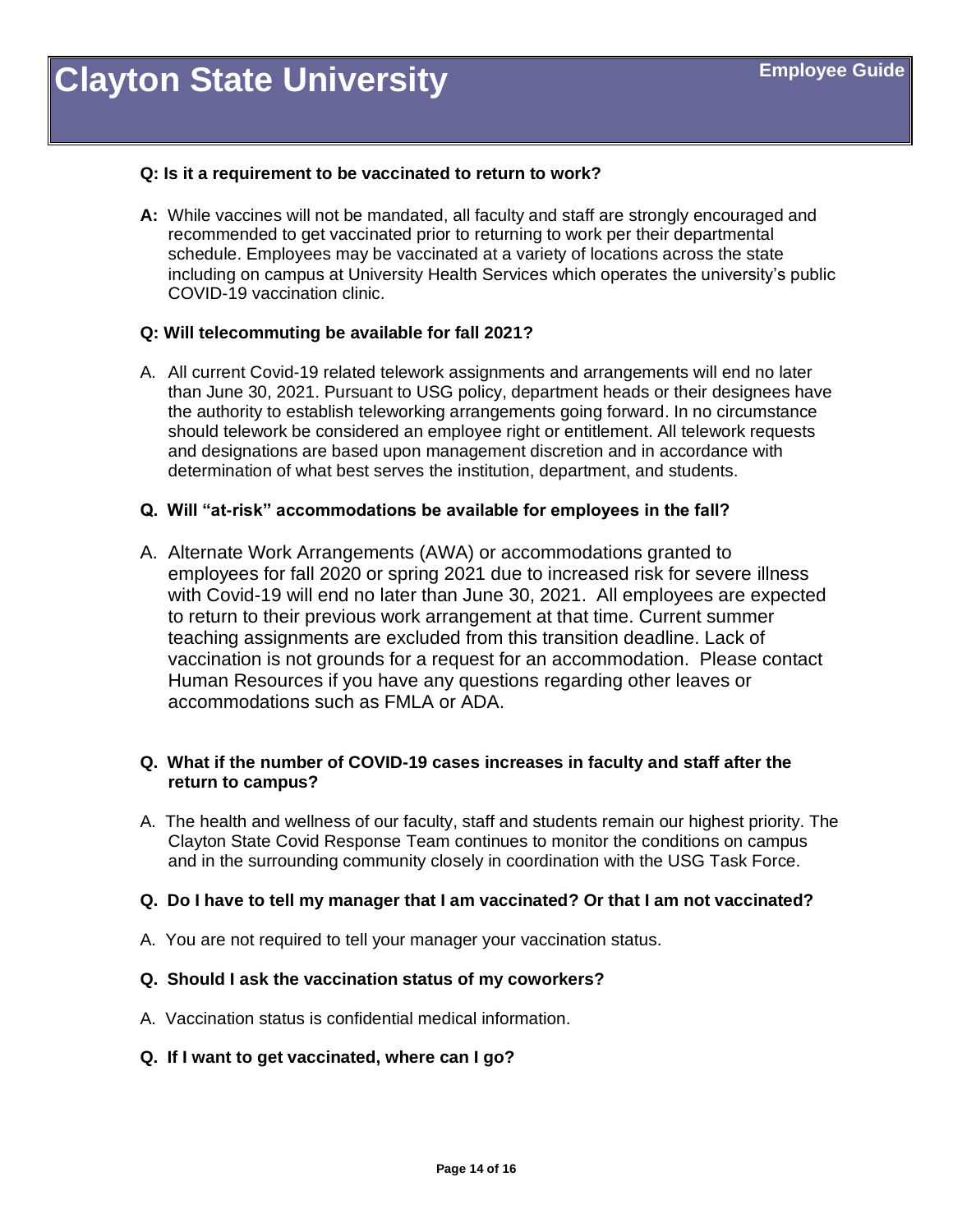A. Employees may be vaccinated at a variety of locations across the state including the university's health center. More information can be found at [https://www.clayton.edu/uhs/.](https://www.clayton.edu/uhs/)

#### **Q. Will the university be screening employees for Covid-19 symptoms?**

A. Staff and faculty who are working on campus are required to self-monitor for symptoms prior to coming to work each day. Employees with symptoms should notify their supervisor, not come in to work or return home, seek medical attention, and follow the guidance of the medical provider. Clayton State will rely on the guidance of the medical provider to determine employee's ability to return to work.

#### **Q. What about cleaning of my /work area?**

A. Clayton State's cleaning protocols align with CDC and USG guidance. High-traffic/hightouch areas will be professionally cleaned and disinfected per the cleaning schedule. Employees should wipe down equipment that is commonly used (e.g., copiers, printers, fax machines) before and after use. Employees will be encouraged to clean their workstations daily. We will provide disinfectant and paper towels to each department. Cleaning supplies are limited and for office use ONLY.

#### **Q. Are there restrictions on travel for employees?**

A. USG will follow the state government position on travel. Effective July 1, 2021, the university will resume its normal travel rules and requirements.

### **Q. How can I report symptoms of Covid-19 or a positive diagnosis of Covid-19?**

A. Employees and supervisors should use this self-reporting tool to indicate a confirmed diagnosis or a known exposure to anyone with COVID-19. This information will allow the University to properly support you, notify anyone who has potentially been exposed to the virus while on campus, and monitor situations which may require additional attention.

Covid-19 Exposure, Diagnosis, or Illness Self-Report Form:

[https://claytonstate.qualtrics.com/jfe/form/SV\\_0Ar5gAZ0qF72D6B](https://claytonstate.qualtrics.com/jfe/form/SV_0Ar5gAZ0qF72D6B)

#### <span id="page-14-0"></span>**B. Enhanced Workplace Safety Plan Statement**

Clayton State University will take proactive steps to protect the workplace in the event of an infectious disease outbreak. It is the goal of Clayton State University during any such time period to strive to operate effectively and ensure that all essential services are continuously provided and that employees are safe within the workplace.